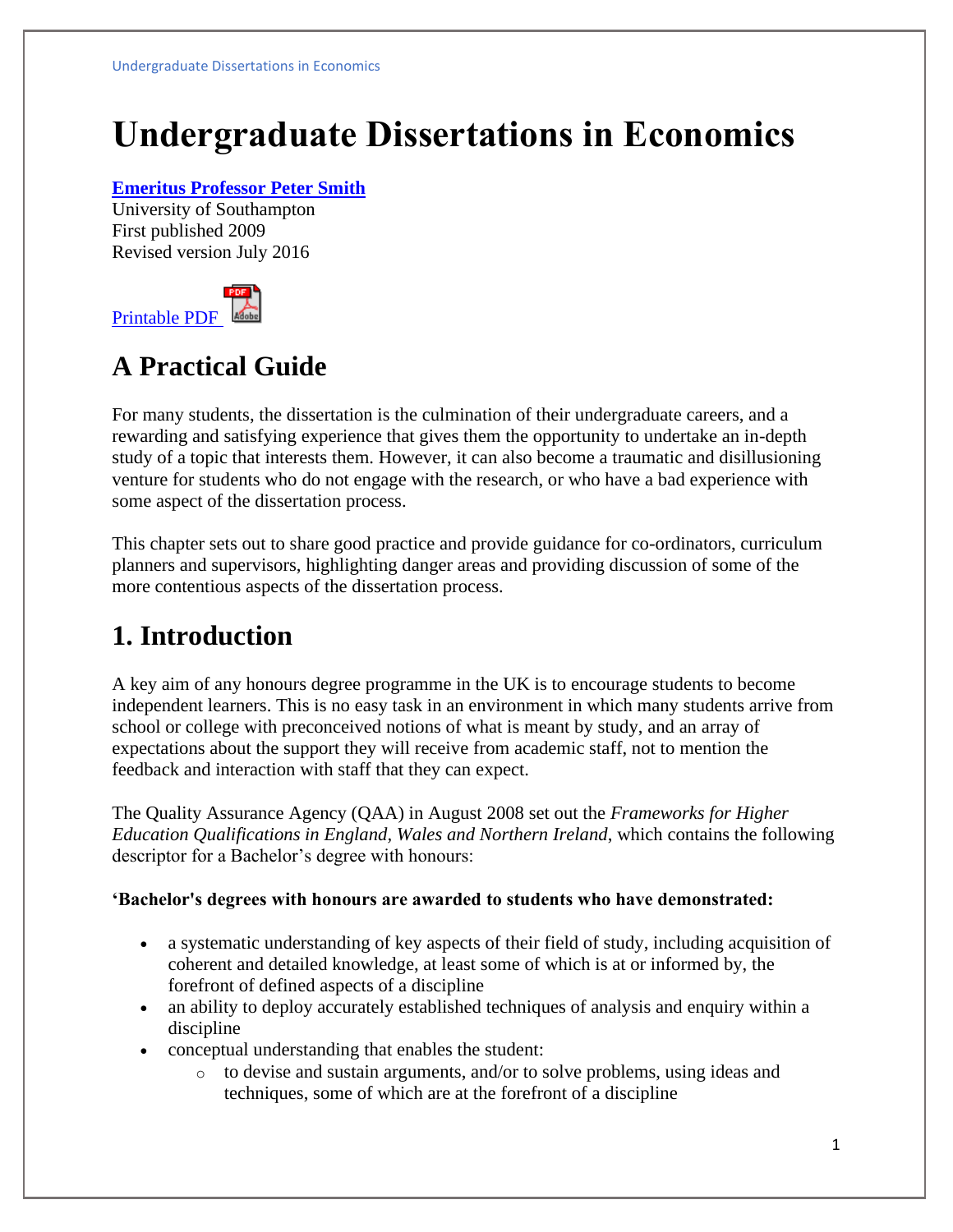- o to describe and comment upon particular aspects of current research, or equivalent advanced scholarship, in the discipline
- an appreciation of the uncertainty, ambiguity and limits of knowledge
- the ability to manage their own learning, and to make use of scholarly reviews and primary sources (e.g. refereed research articles and/or original materials appropriate to the discipline).'

#### (Source:

[http://www.qaa.ac.uk/en/Publications/Documents/Framework-Higher-Education-Qualifications-](https://www.webarchive.org.uk/wayback/en/archive/20170701210156/http:/www.qaa.ac.uk/en/Publications/Documents/Framework-Higher-Education-Qualifications-08.pdf)[08.pdf](https://www.webarchive.org.uk/wayback/en/archive/20170701210156/http:/www.qaa.ac.uk/en/Publications/Documents/Framework-Higher-Education-Qualifications-08.pdf) )

In the context of an economics programme, where in many cases students can arrive at university with no prior knowledge of the discipline, it is ambitious to think that students will be able to use ideas and techniques 'at the forefront' of the discipline after only three years of study, especially if this is really to be the aim for *all* honours students. On many programmes, the dissertation has become the prime vehicle by which students find an opportunity to become independent learners and to confront current research. For many students, the dissertation is the culmination of their undergraduate careers, and a rewarding and satisfying experience that gives them the opportunity to undertake an in-depth study of a topic that interests them. However, it can also become a traumatic and disillusioning venture for students who do not engage with the research, or who have a bad experience with some aspect of the dissertation process.

This chapter sets out to share good practice and provide guidance for co-ordinators, curriculum planners and supervisors, highlighting danger areas and providing discussion of some of the more contentious aspects of the dissertation process.

After a brief investigation of the current experience in the UK, this chapter is organised around the typical life-cycle of a dissertation, divided into a series of stages:

- laying the foundations
- topic selection
- early practicalities
- supervision
- progress monitoring
- data issues
- dissertation structure
- submission
- assessment
- academic integrity.

# **2. The UK experience**

As background to this chapter, a brief email survey was undertaken to gather information about the role of the undergraduate dissertation in economics departments across the UK. A report on this survey may be found [in Appendix 1.](https://www.economicsnetwork.ac.uk/handbook/dissertations/appendix)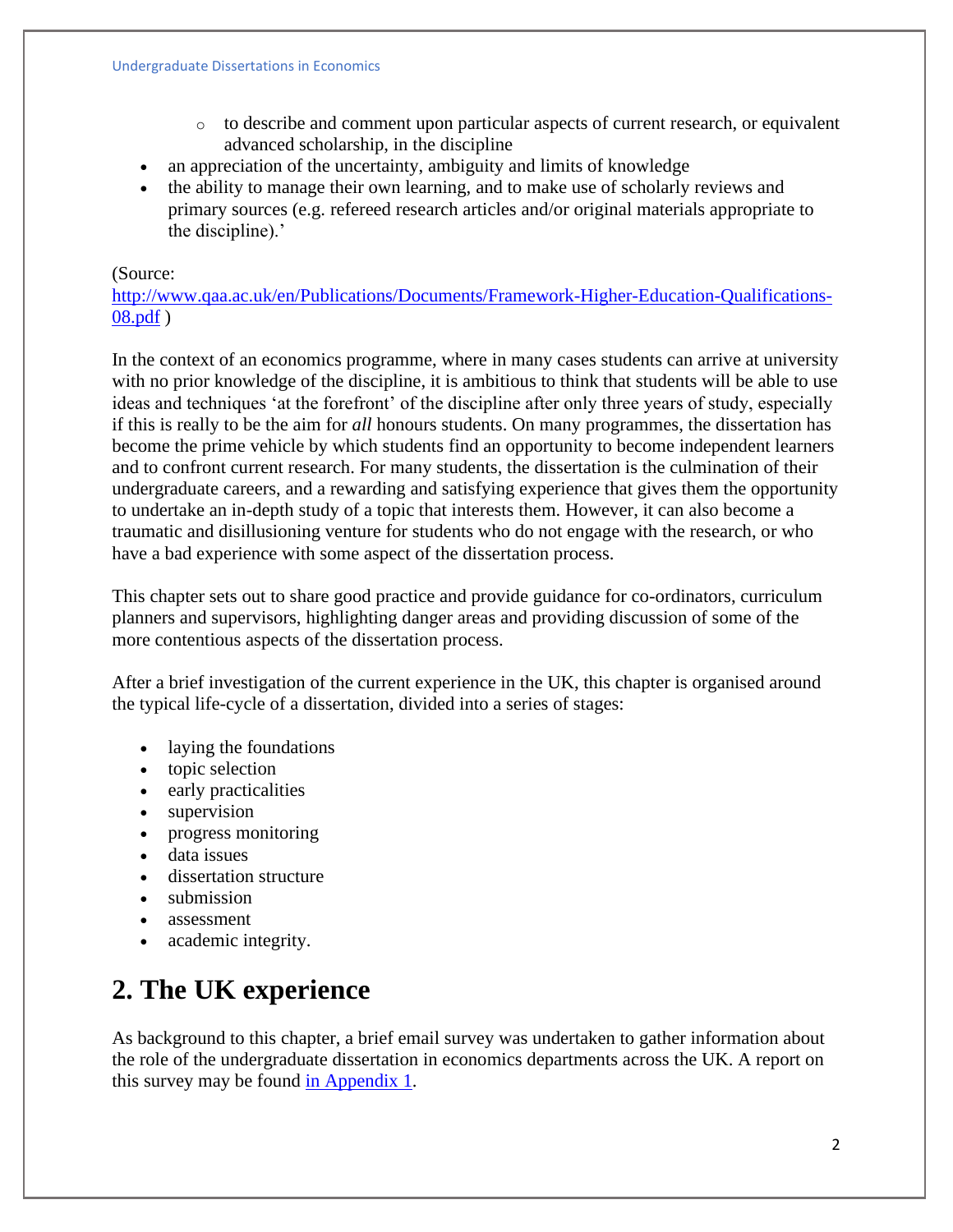From the survey it seems that dissertations are a part of the majority of Economics programmes in the UK. However, there are significant differences in the way in which the dissertation module is organised, and the way that students experience the dissertation.

A particular issue is whether *all* students should be required to complete a dissertation as part of their undergraduate programme. In some institutions, the dissertation is indeed compulsory for everyone, but elsewhere it is restricted to single honours students, or to those students who obtain an average of 60% or more in their second year. The QAA's descriptor quoted above suggests that all students should receive some exposure to research, but clearly joint honours students are likely to find this more challenging than the specialists, having acquired less indepth familiarity with either of their chosen disciplines.

Where joint honours students are required to take the dissertation, it may be necessary to adjust the expectations in terms of content. For example, whilst a single honours student with some exposure to econometrics may be expected to undertake some empirical work, it would be unreasonable to expect a joint honours (e.g. Politics and Economics) student to have the same familiarity with econometric methods. It has been known for students to try to teach themselves econometrics, which can prove disastrous.

Whether the dissertation should be limited to the better students is a moot point. On the one hand, it could be argued that weaker students should have equal access to the dissertation option; it may even be that there are some students who may achieve a better result on the dissertation where they can immerse themselves in a topic and produce a polished piece of work, than they could produce under examination conditions or in a problem-set-oriented assessment. On the other hand, experience suggests that weaker students require more supervision, and are more likely to resort to practices that breach academic integrity guidelines.

For these reasons, it may be necessary (or desirable) to provide alternative ways of exposing joint honours and weaker students to research methods. This will be discussed later in [section 4.](https://www.economicsnetwork.ac.uk/handbook/dissertations/alternatives)

Where the dissertation is compulsory for all students, the organisation of the module causes concern. When there are large numbers of students requiring supervision, the load on individual staff members becomes heavy – especially given that some topic areas (and some staff members) tend to be more popular with students than others. It may then be necessary to find some way of spreading the supervision load across available staff or accommodating differences through a workload management system. Spreading the load evenly may result in inconsistency in the supervision provided, which can be very difficult to monitor effectively.

Another major impact on the dissertation has been the rise of the internet, and the ease with which students are able to find material. This can lead to excessive reliance on sites such as Wikipedia, and makes it imperative to be able to monitor standards of academic integrity. Almost all of the survey respondents reported using TurnitinUK, whether as routine for all dissertations submitted, for a random sample or for suspect cases. The traditional remedy of holding vivas for all student dissertations becomes extremely costly when large numbers of students are involved (one institution reported that more than 500 dissertations are submitted in a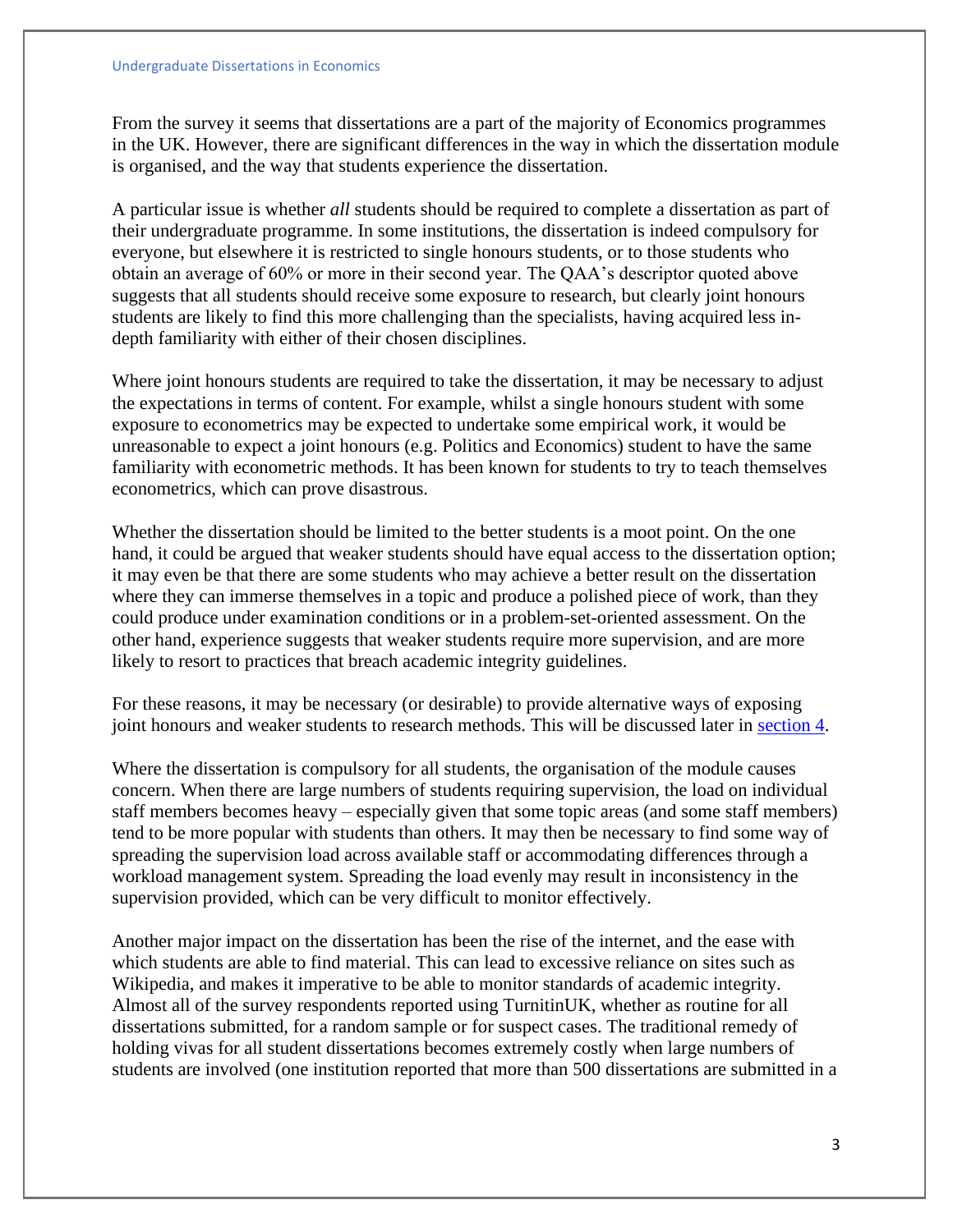typical year). Nonetheless, this practice appears to have survived in some economics departments.

### **3. The dissertation life-cycle**

### **3.1 Laying the foundations**

There is a sense in which the whole of learning and teaching in a programme can be seen as preparation for the dissertation, as it provides the opportunity for students to draw holistically upon the range of material that they have studied during their programme. However, the dissertation is a very different exercise from anything else that they will have been required to undertake and specific preparation is needed.

First, some training in research skills will need to be provided. This may or may not take place as part of a specific module within the programme that is devoted to preparation for the dissertation, perhaps in the penultimate year of study. This needs to include general discussion of research in economics, and the ways in which economists undertake research and scholarship. It is important to remember that this is likely to be a wholly new experience for most students, who may be well drilled in problem solving and mathematical exercises, but who may not have had much exposure to the practicalities of economic research.

The **booklets by Greenlaw (2006) and Neugeboren (2005)** may be useful references for students at this stage of the process, or they may wish to visit the ["Doing a dissertation"](http://www.studyingeconomics.ac.uk/dissertation/) tab of the Studying Economics website run by the Economics Network.

Included in this research training it is important to provide some guidance in library skills and the use of evidence in economics research. Being able to evaluate evidence, to weigh up the importance of a set of results and to be aware of the limitations of the evidence produced are challenging skills for students to develop.

There are different approaches to providing such research methods training. It may be that library staff will be able to provide sessions in library skills. It may be wise to incentivise students by awarding a small percentage of the dissertation marks for a library skills exercise. For example, students could be required to undertake an online literature search related to their chosen topic and produce a preliminary reading list. This has the added benefit for forcing them to start their research at an early stage of proceedings.

Depending on programme structure, some students may have had extensive exposure to statistical and econometric methods, so may be accustomed to handling data and interpreting results. However, there may still be a difference between running some regressions in response to a specific exercise during an econometrics module and devising a model to allow testing of a specific hypothesis.

Where students have not been exposed to econometrics, this will clearly affect the scope and nature of research that they can undertake. It may be that they are restricted to a theoretical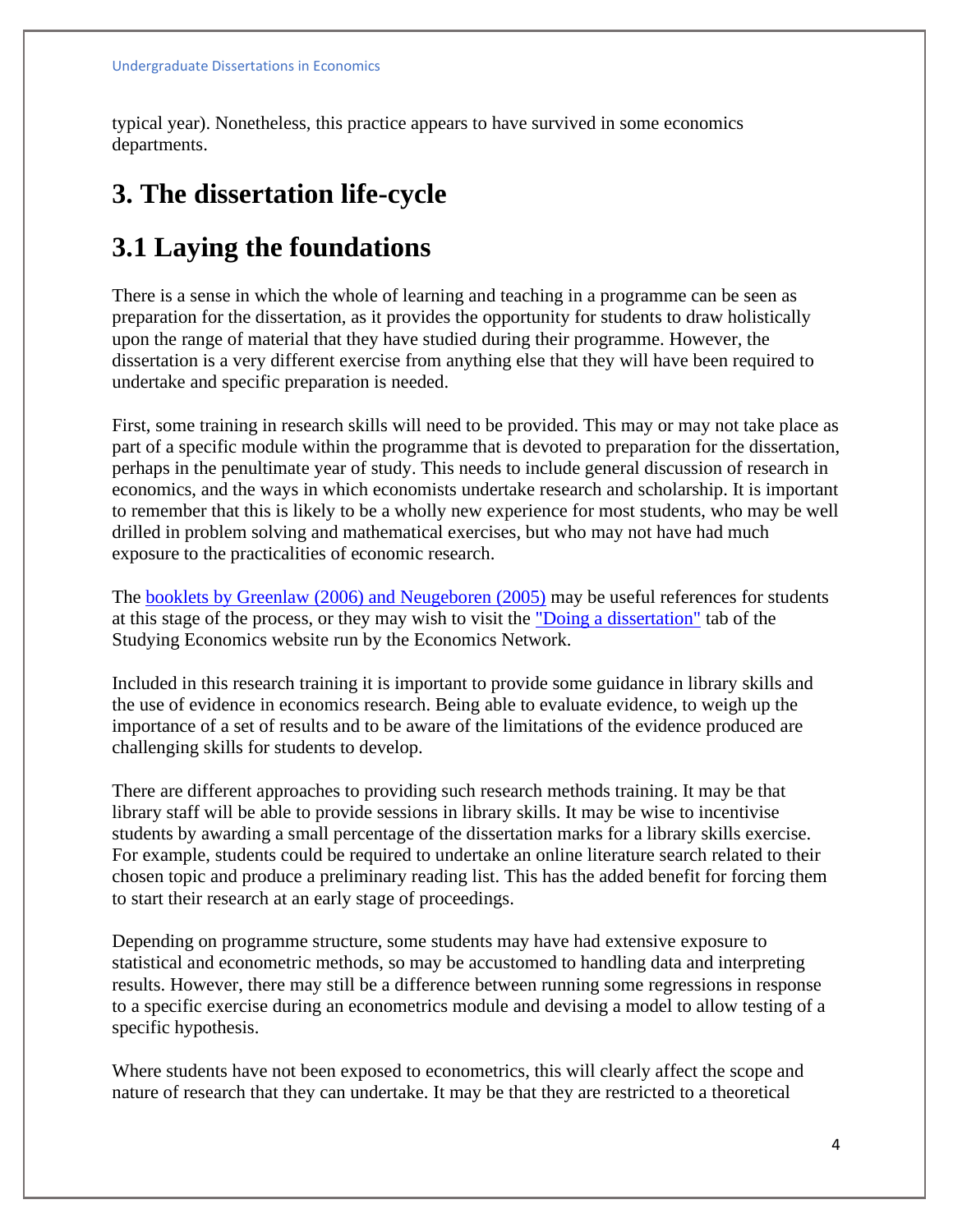approach or a literature review style of project, or that they need to find alternative ways of presenting evidence. Where there is a mixture of single and joint honours students it may well be that there are students working on similar topic areas, some of whom know some econometrics and others not. This can create particular pressures on the joint honours students, who may feel obliged to try to use techniques with which they are unfamiliar. This is almost always disastrous. It also becomes important that the skills base of students is taken into account during the assessment process, so that students without training in econometrics are not unduly penalised by markers.

It is increasingly crucial to provide clear guidance on academic integrity at an early juncture. [Section 3.10](https://www.economicsnetwork.ac.uk/handbook/dissertations/academic-integrity) explores this issue in more depth.

Where there are large numbers of international students, support may need to be provided in academic writing. Indeed, such support may be necessary more generally, given that so many economics assessments are based on problem sets and exercises, rather than on extended continuous prose. There is some evidence that the writing skills of UK students may also need to be further developed in this context.

# **3.2 Topic selection**

From a student perspective, finding a topic for the dissertation is a critical step. One of the key strengths of the dissertation is its capacity to engage the student by arousing interest and motivating through a sense of discovery. However, it can also be a stressful part of the process, especially for some weaker students who may not have strong ideas about topics that might inspire interest, and who may be daunted by the prospect of undertaking the task. Failure to find the right topic can be a recipe for a weak dissertation that does not fulfil the intended outcomes.

When the numbers of students looking for dissertation topics are relatively small, then it may be that students can be left to choose their own topics – probably subject to the availability of an appropriate supervisor or the submission of a coherent research proposal. With large numbers of students, this *laissez-faire* approach may not be feasible.

An alternative approach is to provide students with a list of topics from which they can choose. These topics may be closely circumscribed, or may simply offer a general topic area, leaving the student to focus on a specific research question within that topic area.

The advantage of providing very general topics is that that it leaves the responsibility of formulating a specific research question with the student. This is a key part of research in economics, of course, so it is good (albeit challenging) for the student to have to think about how to go about it. It also has the benefit of giving the student ownership of the question to be investigated, which helps to provide motivation.

### **Top tips: dissertation topics**

There are several ways in which students can find (or be allocated) the topic for their research.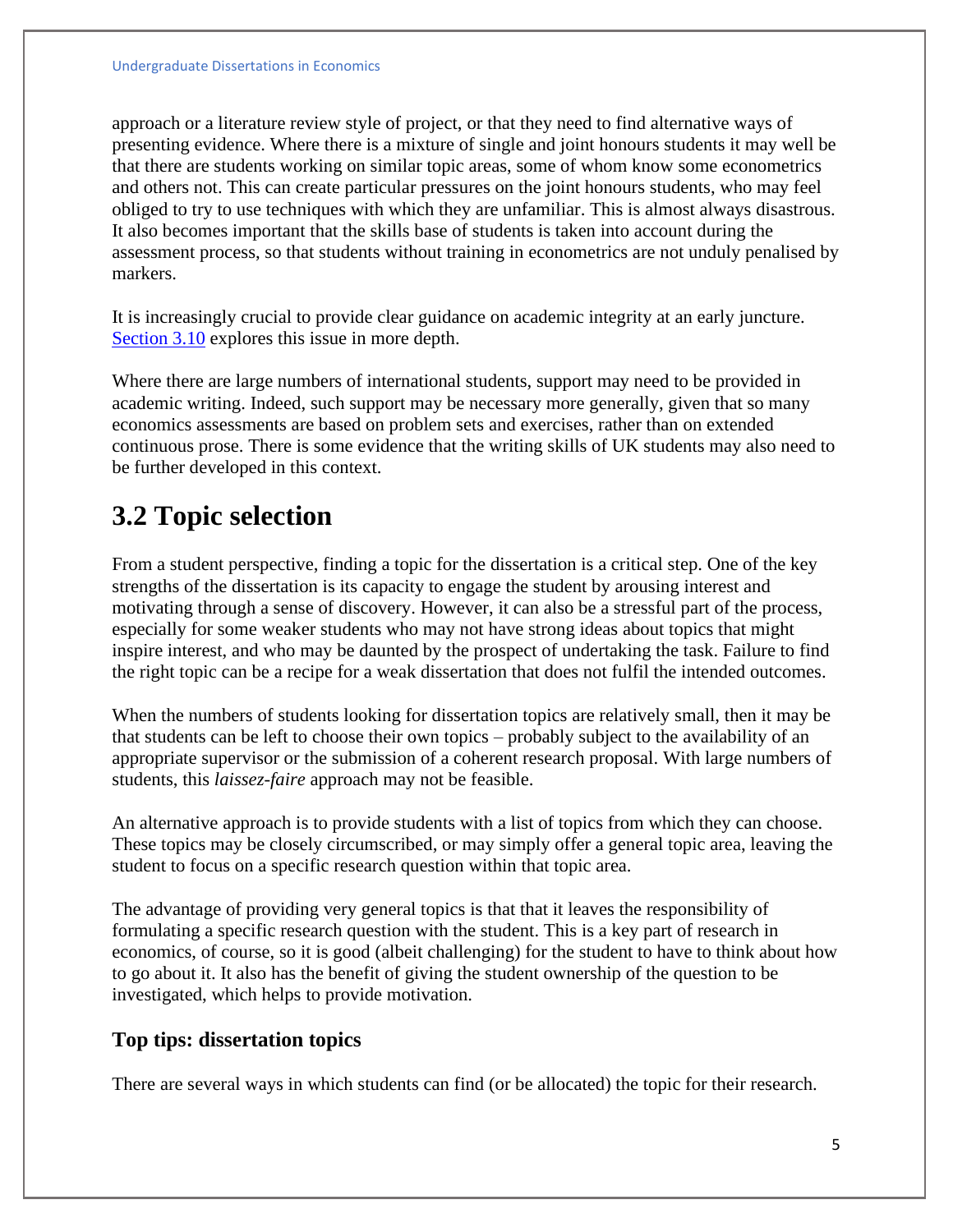#### **Students find their own topic, and then look for a supervisor**

This may work where the number of students is limited, but may be more difficult to manage when numbers increase. Some staff members are likely to be overwhelmed with requests, especially if they happen to have taught popular second year modules.

Students may also congregate around topics of recent interest – the financial crisis, the impact of migration, or the economics of Brexit…

Others may delay thinking about their topic until it is too late, or may choose topics that prove to be impracticable.

#### **Staff declare topic areas in which they are prepared to supervise projects**

This seems to work for a number of institutions. Topics here may be defined broadly – labour economics, development economics, or monetary economics. This may also produce bunching around some staff members.

#### **A list of topic areas is provided**

This entails listing key areas of economics – public economics, behavioural economics etc. Students are then allocated a supervisor, where possible a supervisor with a specific interest in that area. Bunching can be ameliorated by not guaranteeing that the allocated supervisor will be an expert in that field. After all, at undergraduate level, detailed knowledge of the topic area may not be crucial.

#### **A list of topics is provided**

More specific titles could be provided, rather than general areas. Some staff may prefer this, but others may not. Too specific a topic may attract no students at all (there are only so many undergraduates burning to undertake research into theoretical issues in econometrics).

For example, a topic such as 'Child labour in less developed countries' offers wide scope for tackling the issue in different ways and different contexts. A more specific topic such as "Are household members altruistically linked? an examination based on the Mexican anti-poverty programme Progresa' is much more prescriptive, and may deter students.

There will always be students with fixed ideas about what they wish to research, and these should be accommodated where possible and plausible.

#### **Top Tip**

Where there are large numbers of students, topic choice can be handled online.

Students can submit their preferences through a webpage, and asked to specify their top four choices and rank them. Students can then be allocated to topics and supervisors, with no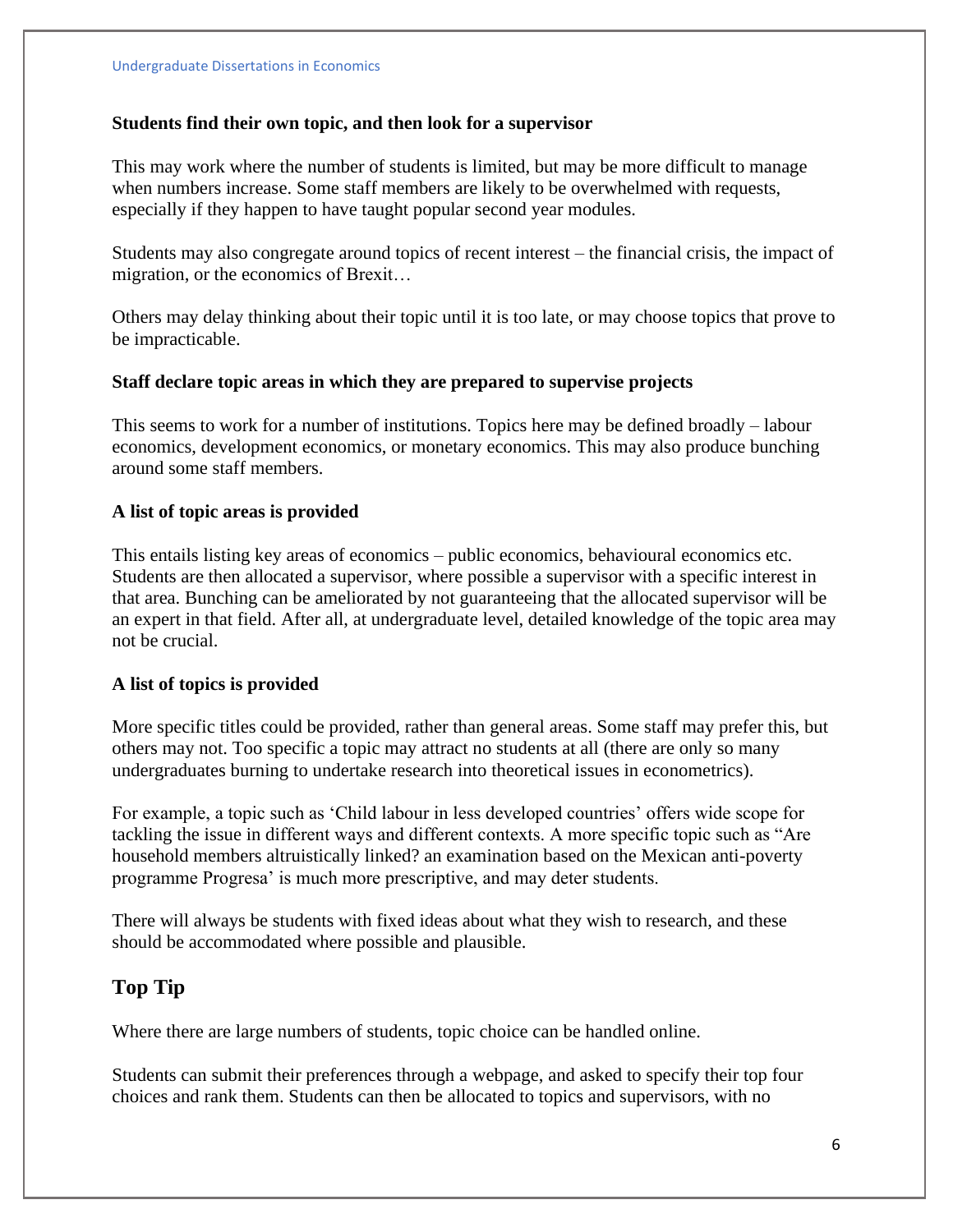guarantee that they will get their first choice – depending on whether certain topics are oversubscribed.

It is helpful for students if a selection of past dissertations is made available to current students to provide some guidance on what is expected of them. However, if the same topics appear for too many successive years, there may be the obvious danger of plagiarism. Even where this does not extend to actual copying, there is the danger that students will simply adopt the same dissertation structure as used by previous students rather than working through this part of the process on their own.

### **3.3 Some early practicalities**

Legislation impinges on the dissertation process, and students may all be required to complete risk assessments before they start their research. The impetus from this comes from Health and Safety legislation in place since 1992, and many universities require such assessments for undergraduate and postgraduate students undertaking research. The need for this is perhaps more obvious where students are carrying out experiments in the physical sciences, but may also be important in the social sciences. There may also be a need to seek ethics approval, especially where research involves the use of human subjects, for example, where students intend to undertake surveys or to conduct experiments using human participants.

Given that most economics dissertations tend to be desk studies that do not involve the use of human subjects, the bureaucracy may be viewed as superfluous. Nonetheless, compliance with the law is essential. This may be especially important where economics as a discipline is part of a wider School of Social Sciences. Sociologists who decide to interview local drug dealers as part of their dissertation research clearly face rather different risks and ethical issues than an economist who decides to estimate a consumption function from macro data.

Sample forms can be viewed in [Appendix 2.](https://www.economicsnetwork.ac.uk/handbook/dissertations/appendix) The ethics form is designed for a School of Social Sciences. The expectation is that the vast majority of economics projects will qualify to skip from question 1 to question 15, thus minimising the paperwork whilst still complying with the demands of the legislation.

Given the requirements of the Data Protection Act, it is also advisable to ask students to give permission for their completed dissertations to be made available within the university for succeeding generations of students. This then allows a database of previous dissertations to be mounted on an internal website or a Virtual Learning Environment (VLE) such as Blackboard or Moodle.

It is also important at the outset to be absolutely clear about some aspects of the dissertation. In particular, students seem to get very exercised about word length. In many UK undergraduate economics programmes, the dissertation counts as a double module in the final year – for example, 15 ECTS, or a quarter of the assessment for the year. Given the importance of this piece of work (especially where the final year carries a heavy weight), it is probably appropriate for the dissertation to carry a word length of 7,500 to 10,000 words. Notice that this may depend on institutional demands set by your School, Faculty or at University level.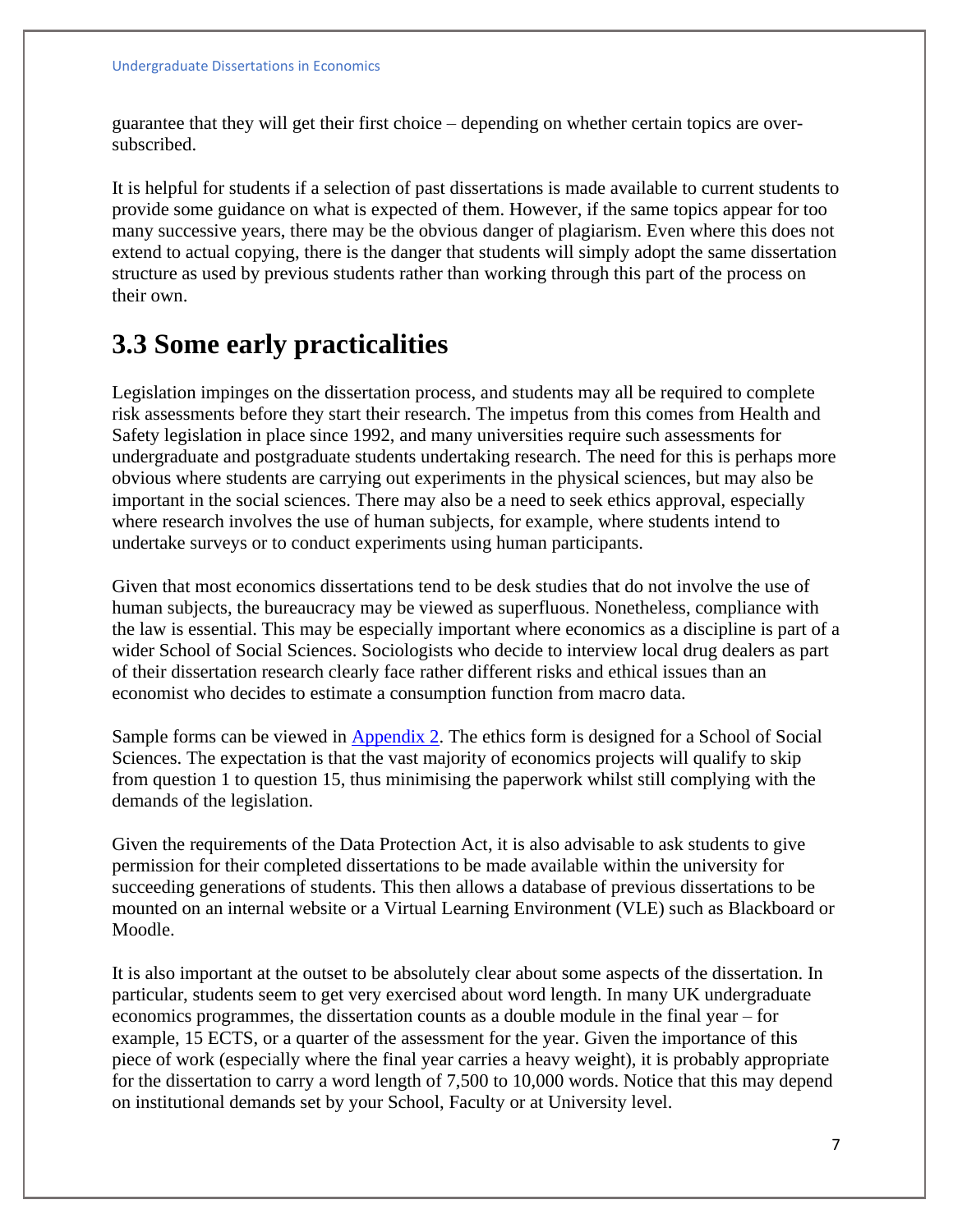### **Top Tips on the word limit:**

- Be explicit from the start about what is included and not included in the word count. When students get near to submission time, the chances are that they will be hitting the limit, and will want to exclude as much as possible from the count. To remove ambiguity, it is wise to be clear.
- Provide a list of what can be omitted from the word count, for example:
	- o Title page
	- o Acknowledgements
	- o Abstract
	- o Table of contents
	- o Bibliography
	- o Figures (i.e. diagrams, maps)
	- o Tables of data
- Prohibit the widespread use of appendices otherwise, students will simply carve chunks of material out of the main text and stash it away at the back in the hope that it will not count. Make it clear that appendices will be part of the word count (perhaps allowing some appendices to be exempt, e.g. raw data, with the express permission of the supervisor).
- Then state that everything else counts. Students will still find questions to ask (what about footnotes?), but if you have been explicit you will be on reasonably firm ground – and you can point out that the rules are the same for everyone.
- In order to enforce the word limit, you will probably need to impose penalties for exceeding it. A sliding scale is probably best – say, 1 percentage point per 100 words (or part thereof) by which the dissertation exceeds the limit. This provides students with the incentive to learn to be selective and to avoid waffle in presenting their report. And it seems to work!

# **3.4 Supervision**

The provision of good supervision is crucial to the success of the dissertation. In many institutions facing increasing student numbers, the amount of contact between staff and students on a one-to-one basis is in decline. Indeed, it may be that the supervision of the dissertation provides the single most important opportunity for students to interact on a personal basis with a member of the academic staff. Some students may be intimidated by this, but if the relationship works, it can be mutually rewarding as an educational experience.

As in many other areas of learning and teaching, it is important to manage student expectations of the supervision process. It is helpful for students to be told clearly what they can expect from their supervisor. This may be expressed in terms of an entitlement, rather than being left openended. Such an entitlement could be expressed in terms of a number of meetings that each student is entitled to have with their supervisor or it could be expressed in hours. Experience with operating such a system is that although some students may request assistance above their entitlement – and this need not be prohibited within the scheme – others may choose not to avail themselves of their full entitlement. In the context of encouraging students to become independent learners, it may not be desirable to insist that all students attend for a given number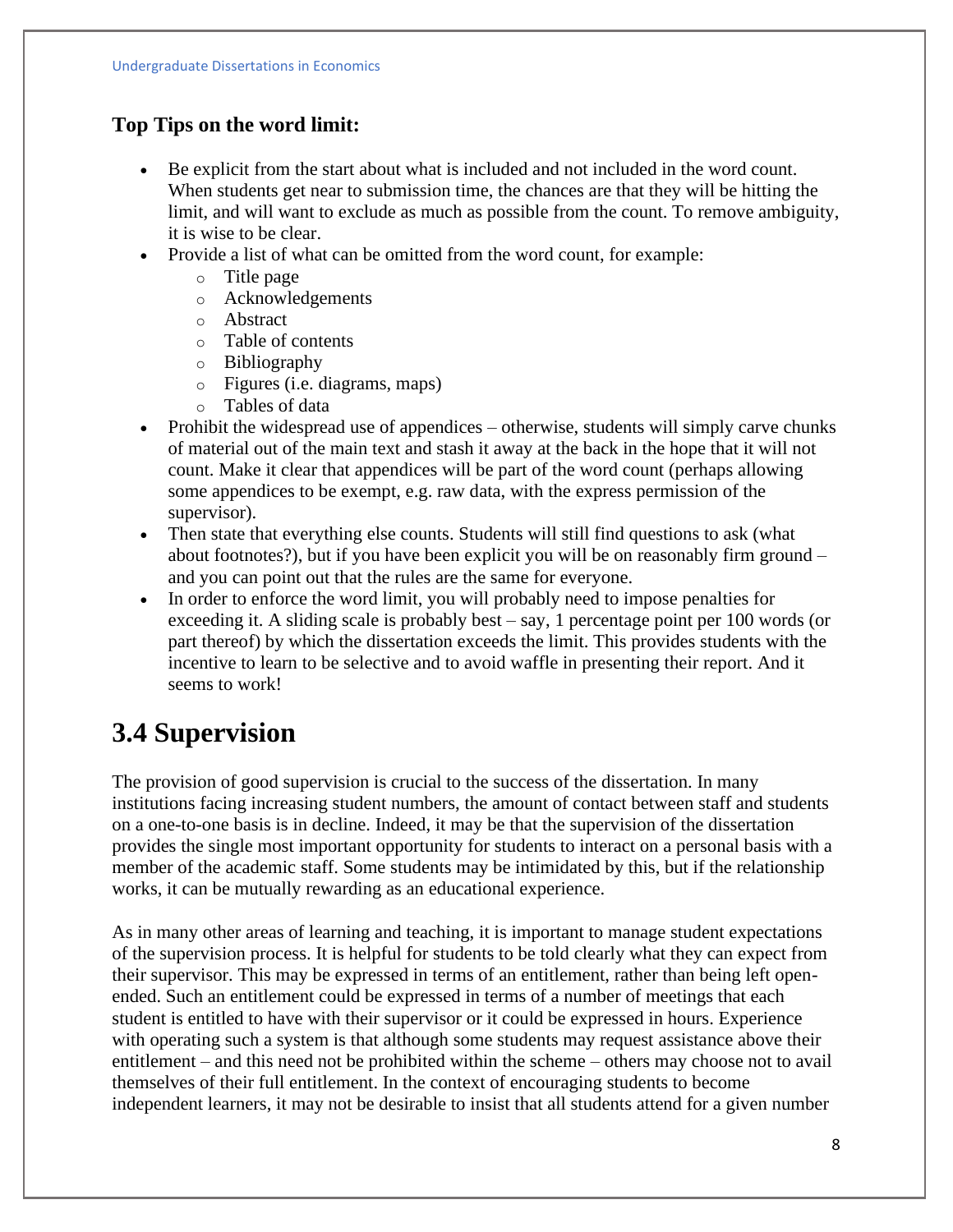of sessions. It is this that makes the entitlement system an attractive way of specifying what is the normal expectation for supervisory contact.

Such an approach has the added benefit of helping to manage the supervisors' expectations of the process. Supervisors need to know what is expected of them in terms of reading drafts, marking, length and frequency of meetings, and so on. It is also crucial that both supervisors and students have the *same* expectations of what is involved. Being explicit about this is thus crucial for both groups.

Achieving consistency of supervision provision is one of the challenges, especially when large numbers of students are in need of supervision. Just as some students may need more help than others, it is also important to be aware that some supervisors may be more comfortable in the role than others, or more prepared (or able) to make themselves available.

It is also common for certain topic areas to be more popular than others – and for some supervisors to be more popular than others. If unregulated, this can lead to a situation in which some members of staff find that they have much heavier loads than their colleagues.

Some fair way of allocating supervisory responsibilities may thus be needed. One possibility is to ensure that supervisory loads are recognised as part of a workload management system, in which there is a trade-off between supervisory responsibilities and other forms of teaching contact. An alternative is to allocate loads evenly across available staff. This may require allocating students to topics that are not their first choice, or requiring supervisors to oversee topics of which they have little specialist knowledge. This needs to be monitored carefully to safeguard the student experience. However, at the undergraduate level, specialist knowledge of topic areas may be less crucial than at masters' or doctoral level.

There may be benefits from group supervision of students following similar topics, not only in terms of economies of scale, but also because the students may be able to learn from each other. Economies of scale may arise because much of the advice given to students will be common – the central importance of economic analysis, the need for a literature review, the interpretation of evidence, how to avoid plagiarism and so on.

### **Example**

At my university, each supervisor is responsible for between six and ten students. It may be highly time-consuming to meet each supervisee separately on a one-to-one basis, but there are some issues that can be readily communicated in group sessions, perhaps even in combination with a colleague supervising in similar topic areas.

A first meeting could take place early in the year, or at the end of the penultimate year, when students have been allocated their topics and supervisors. This would be a preliminary briefing meeting, to answer questions and concerns, highlight some key relevant readings and data sources, and explain how the supervision will be conducted. Some preliminary explanation of how to structure a good dissertation is also provided, together with some discussion of what is meant by academic integrity.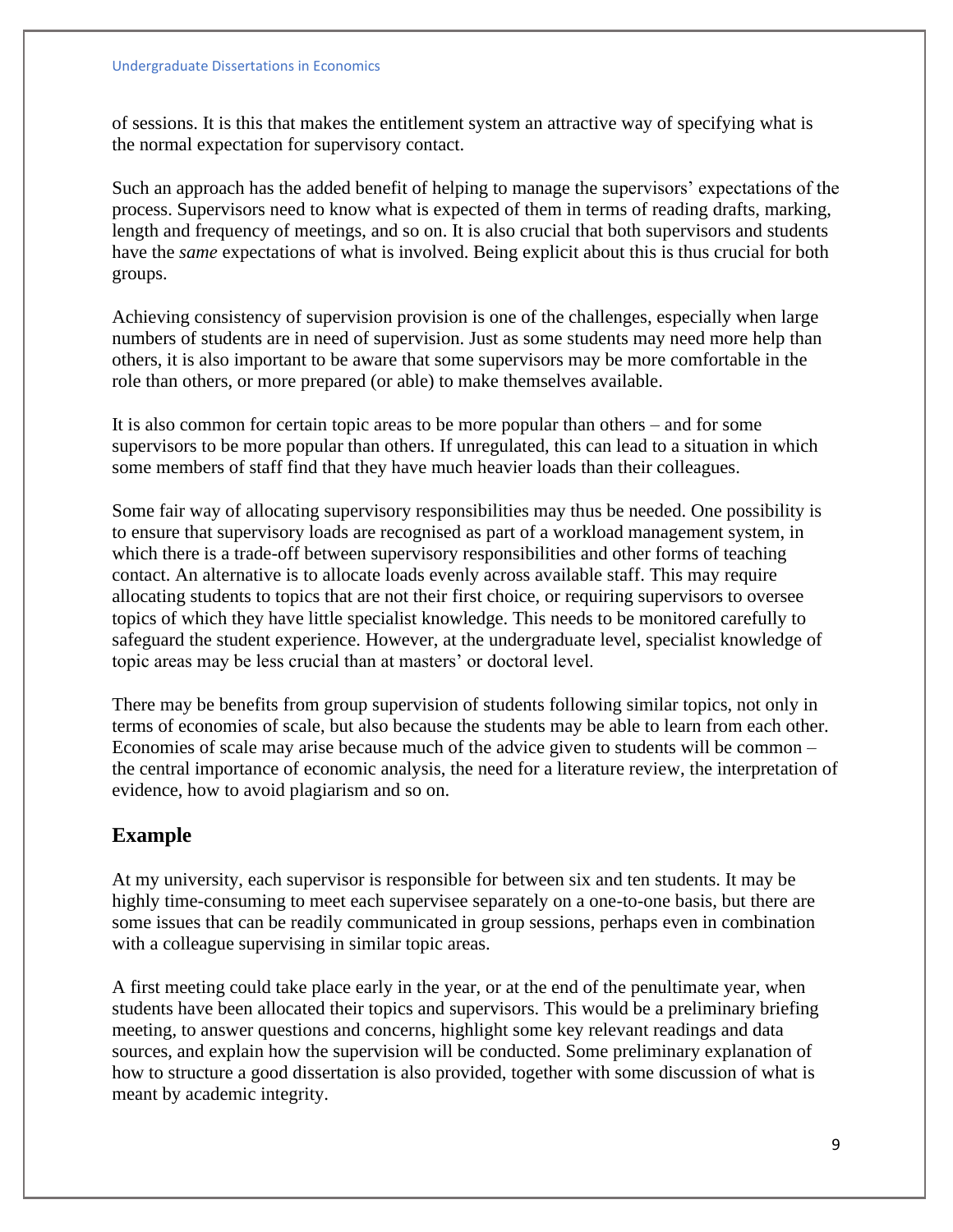At a second meeting each student could be asked to talk about their topic, outline their progress to date, identify their research question (if they have formulated it) and comment on any problem areas that they have encountered.

A third meeting could be held towards the end of the first term. By this time, students will have been required to submit an interim report, in which they sketch out their proposed research, including an explanation of their research question, and the methodology that they propose to use in order to investigate their question. This is an opportunity to provide feedback and progress to date, to suggest future directions and to identify potential problems.

A fourth meeting could be held towards the end of the second term. Before this meeting, you could invite each student to submit an extract from the first chapter, including their explanation of their research question. In the meeting, you could comment on writing styles and referencing, and provide an opportunity for questions. The importance of maintaining standards of academic integrity also needs to be stressed.

Students should also be encouraged to meet up on a one-to-one basis if they have questions that are specific to their own research.

In some institutions, this is taken one step further, through the provision of a whole module (normally in the second year) that deals with research methods. The economies of scale in doing this are even greater, of course, as one individual (or a relatively small number of staff) can provide the generic advice that all students need in approaching the dissertation. Such dedicated modules are not always popular with students, who may see the material as being fragmented and of little relevance to them at the time. In other words, they may need to be convinced that they really will need this material at a later stage. Such modules are not always popular with the staff either. They may not be appealing to teach, and also put pressure on the curriculum. When so much other material has to be covered in the second year, there may be a reluctance to use up a whole module on research methods that could have been used to provide more micro theory or econometrics.

### **3.5 Early progress monitoring and the dangers of the last minute rush**

A frequent complaint about students undertaking undergraduate dissertations is that they leave everything until the last minute. The pressures of other coursework items and mid-term or midyear examinations may encourage students to devote their time to these, as the dissertation seems less urgent.

There are various ways of trying to encourage students to start work on their research early, and not to rely on a late rush. It may be worth drawing an analogy in early discussions with them. Few students would think of arriving at an exam with only a few minutes to go, and thus finding they have no time to answer the questions. So, why should they think they can fritter away their dissertation time and start work on it when it is too late to do it justice?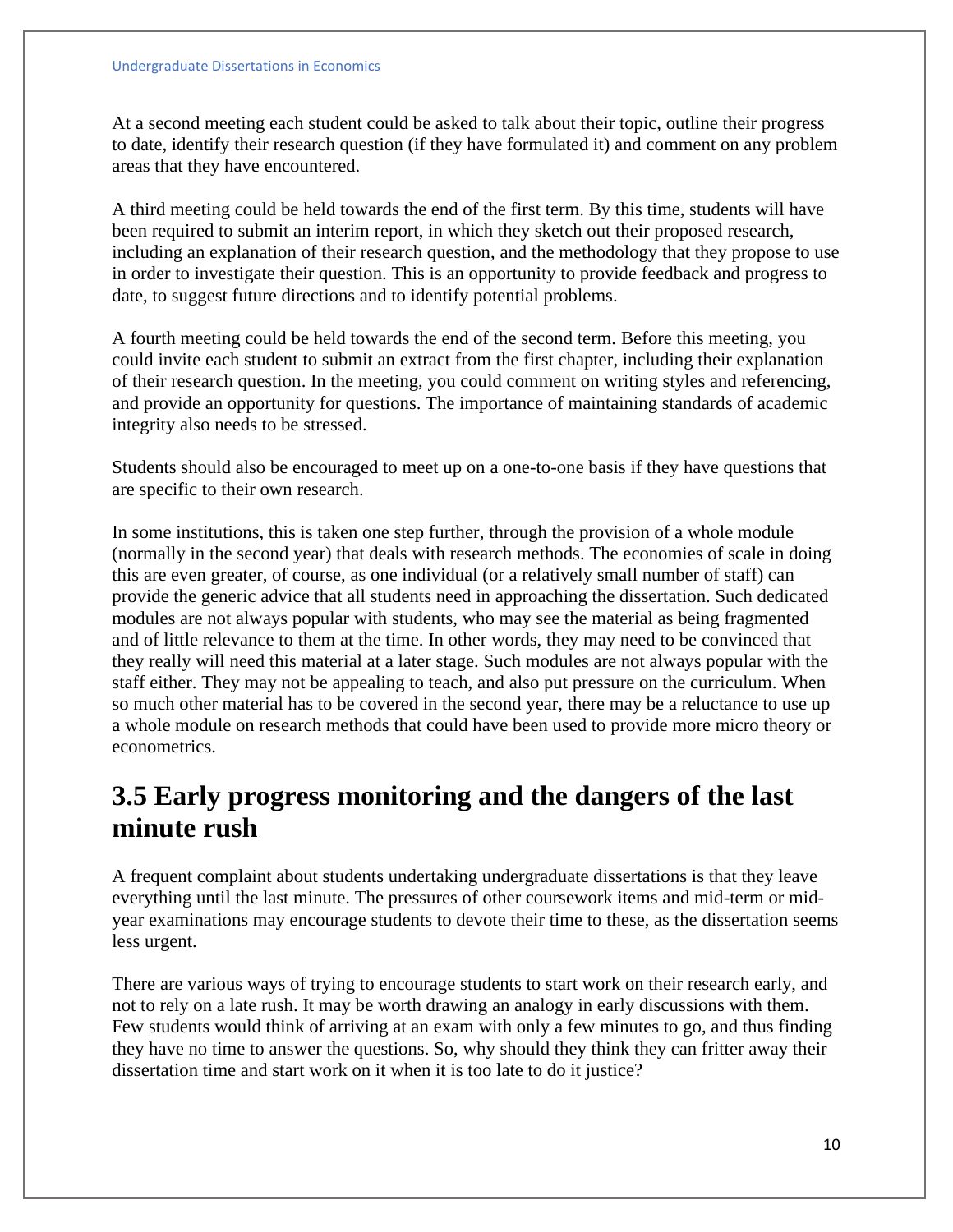However, as economists, we understand about incentives, and thus realise that exhortation alone will not suffice. We need to provide good incentives if we expect students to start work early.

One possibility is to require students to give a presentation of their intended research at an early stage of proceedings. This could be a presentation to their peers with a member of academic staff present. It would even be possible to designate a discussant for each presentation or for a small percentage of the overall mark to be attached to it. However, as soon as numbers begin to grow, this option begins to become very costly in time and effort. Ensuring consistency in the assessment becomes problematic – although if it is a very small percentage of the overall mark, this may be less crucial. If the presentation becomes more than a small percentage, then the logistics of enabling appropriate external examining becomes a potential issue.

An alternative is to introduce an interim report or research proposal that has to be submitted at an early stage. Again, attaching a modest percentage of the overall marks to this report has good incentive effects, and provides an early check to identify students that are not engaging with the process, or who have unrealistic grandiose plans for solving the world's problems in 10,000 words. It is also a good opportunity to provide formal feedback – an important consideration when the paucity of feedback is a common criticism emerging from questionnaire surveys.

It may be helpful to ask students to submit draft material (or even chapters) to provide a framework for discussion in supervisory meetings – and to do so *before* the meeting takes place. There is nothing worse than having a student arrive to discuss their work clutching their precious draft, only to find that the time is mainly spent in the supervisor reading it, rather than being able to discuss it. It should be made clear that this is not for the purpose of proof-reading, which is not the supervisor's responsibility. It may be worth setting a timetable for such discussions at the beginning of the year – which then forces the student into a regular schedule of work. Of course, your institution's rules may prohibit the reading of draft material. You may also think that it is possible to go too far in helping the student, as this may militate against encouraging independent work and time management. However, it can make for more productive supervisory meetings – and anything that highlights that you are providing *feedback* may pay dividends in national student surveys.

### **3.6 Data issues**

The other task that must be tackled at an early stage is data hunting. Students embarking on empirical work – probably for the first time – almost always have over-optimistic views of the data that are likely to be available. Perhaps a student has been to a course in development economics that has stressed the importance of human capital formation in stimulating improvements in agricultural productivity. An interesting project might be to examine the effect of primary schooling on agricultural productivity in rural Zanzibar. Or to examine the effect of overseas assistance on the provision of health care in Papua New Guinea. Panic then sets in when it transpires that, with only a few weeks remaining, there are no data to be found.

Again, this is partly a question of managing student expectations – and of getting students to hunt for their data as early as possible.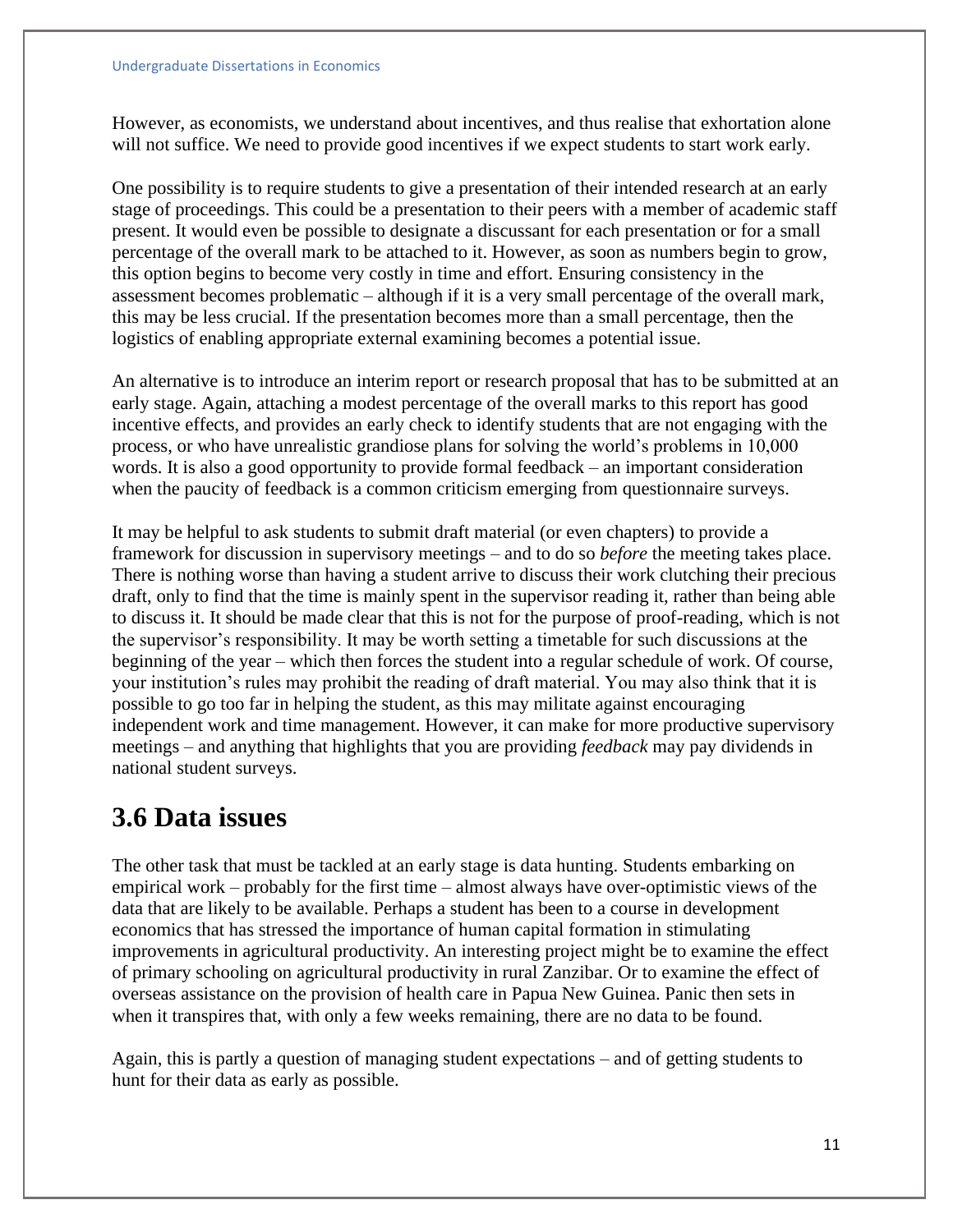Of course, there is a time inconsistency problem here. We tell the students that they must look for data as soon as possible… but we also tell them that they should think about the underlying economics of their topic first, in order that they know what data they will require. Without this proviso, the danger of data-mining is high. Students told to look for data early may well see what they can find, run a few regressions and then see if they can find a theory that will match their results.

There is a lot of data readily available on the internet. This brings good and bad news. The good news is that there are more data accessible on a wide range of economic topics that students can readily obtain. This expands the range of topics on which they can undertake empirical work – and they are aided and abetted in this by the software at their disposal to enable them to produce lots of results. The bad news is that the scope for doing foolish things and getting nonsense results is also much expanded. The ease of use of today's software makes it very easy to produce results that go way beyond the competence and understanding of the students. Indeed, a key part of the supervisor's role may be to rein in the over-enthusiastic student to ensure that the work undertaken is appropriate for the topic being investigated, and the reasonable ambition of the student given knowledge and understanding of statistical and/or econometric methodology. This reining in has to done in a sensitive way, so as not to discourage or dishearten. A fine line to tread.

### **Top Tip**

Provide web links to the most relevant data sources.

Providing web links to key recommended data sources is wise. This can be accomplished through a dedicated dissertation webpage or VLE. The links can then be tailored to the needs of a particular cohort of students. There is also a helpful section on the Economics Network website that provides [links to freely available data.](https://www.economicsnetwork.ac.uk/links/data_free)

One obvious situation in which this can be an issue is where a student has received no training in econometrics, but has heard of 'regression' and perceives that no dissertation is complete without it. There may be some bright students out there who can teach themselves regression along the way and produce sensible results. But for every one such student, there are likely to be countless others who will be unable to produce coherent results. For the econometrically untrained, more modest objectives need to be set for the analysis of empirical data. However, the collection of data, and the marshalling of evidence in support (or not) of an hypothesis, is a central part of research in economics. In some cases, students may sign up for an optional course in econometrics for which they are ill-prepared. This has a doubly damaging impact, as they may fail the module as well as finding themselves no better off for the research.

Another pitfall is where a student with some econometric training collects data and runs some regressions, but is unable to produce results that are consistent with any known economic theory. Panic then sets in. Can economic theory really be so wrong? It takes confidence for a novice researcher to look at a set of seemingly meaningless results with equanimity. It may then be for the supervisor to reassure, and to point out how many possible explanations there are for seemingly contradictory results. Perhaps the data do not measure what the model demands.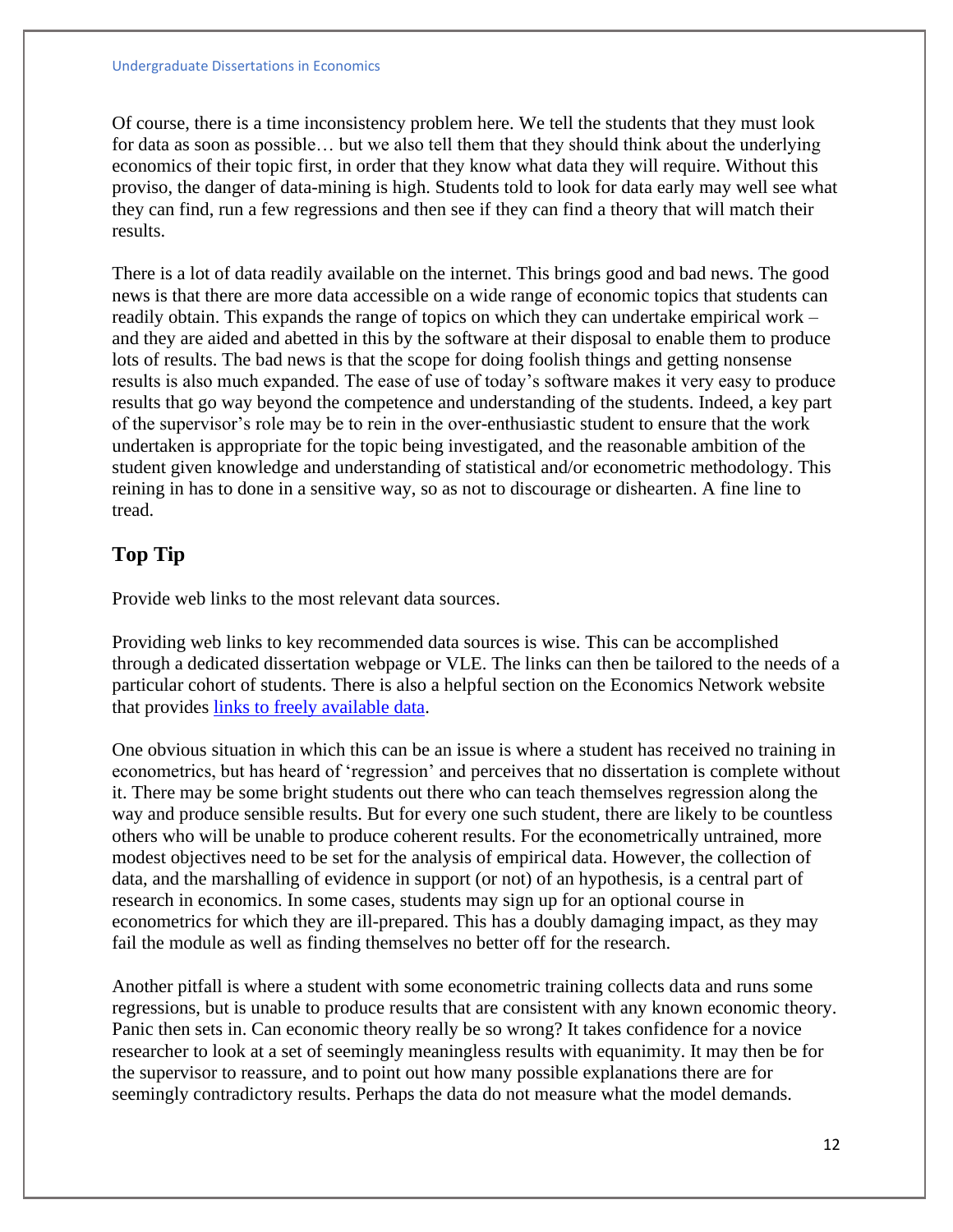Perhaps a more sophisticated econometric methodology is required. Perhaps there are omitted variables. And so on. The student researcher may then need to be persuaded that it is perfectly OK to present weak results, so long as some awareness is shown that the analysis has limitations, and that there are many possible reasons for the seeming contradictions.

It is important to remind students of the key objective of the dissertation – namely, to showcase what they have assimilated during their degree programme. If they can show competence in applying economic analysis and (perhaps) econometric techniques in a topic area of their choice, then they are on their way to a reasonable mark. They will not be submitting their dissertation to *Econometrica*.

'The secret of happiness lay in limiting the aspirations.' Thomas Hardy in *The Woodlanders*.

### **3.7 Dissertation content and structure**

Students who have spent most of their undergraduate careers solving problems and tackling exercises are likely to need specific help in constructing a coherent argument through continuous prose and appropriate structuring of material. Furthermore, the dissertation will require them to move beyond the descriptive to analysis and evaluation. These are also key skills that may only be developed through the dissertation in many economics undergraduate programmes.

There are several guides available providing advice to students on how to structure a report on a piece of economic research (e.g. [Neugeboren \(2005\); Greenlaw \(2006\)\)](https://www.economicsnetwork.ac.uk/handbook/dissertations/references).

| Introduction | pose an interesting question or problem                           |
|--------------|-------------------------------------------------------------------|
|              | Literature review survey the literature on your topic             |
| Methods/data | formulate your hypothesis and describe your data                  |
| Results      | present your results with the help of graphs and charts           |
| Discussion   | critique your method and/or discuss any policy implications       |
| Conclusions  | summarise what you have done; pose questions for further research |

#### **A typical structure**

From [Neugeboren \(2005\)](https://www.economicsnetwork.ac.uk/handbook/dissertations/references)

Students need further guidance to keep an appropriate balance between the key components. The temptation is to use up too many words in the early sections in introducing the topic and describing the background. This is especially tempting in relation to some projects. For example, a student investigating a question in the context of a particular country may begin by describing the economic conditions of that country, so that the report comes to resemble something more appropriate for economic history or geography than economics. On the other hand, there may be a temptation to take some of the economic analysis for granted, thus missing the opportunity to demonstrate knowledge and understanding of economic analysis and thereby showcasing their skills to the examiner. This question of knowing what to include and what to omit is a tricky one,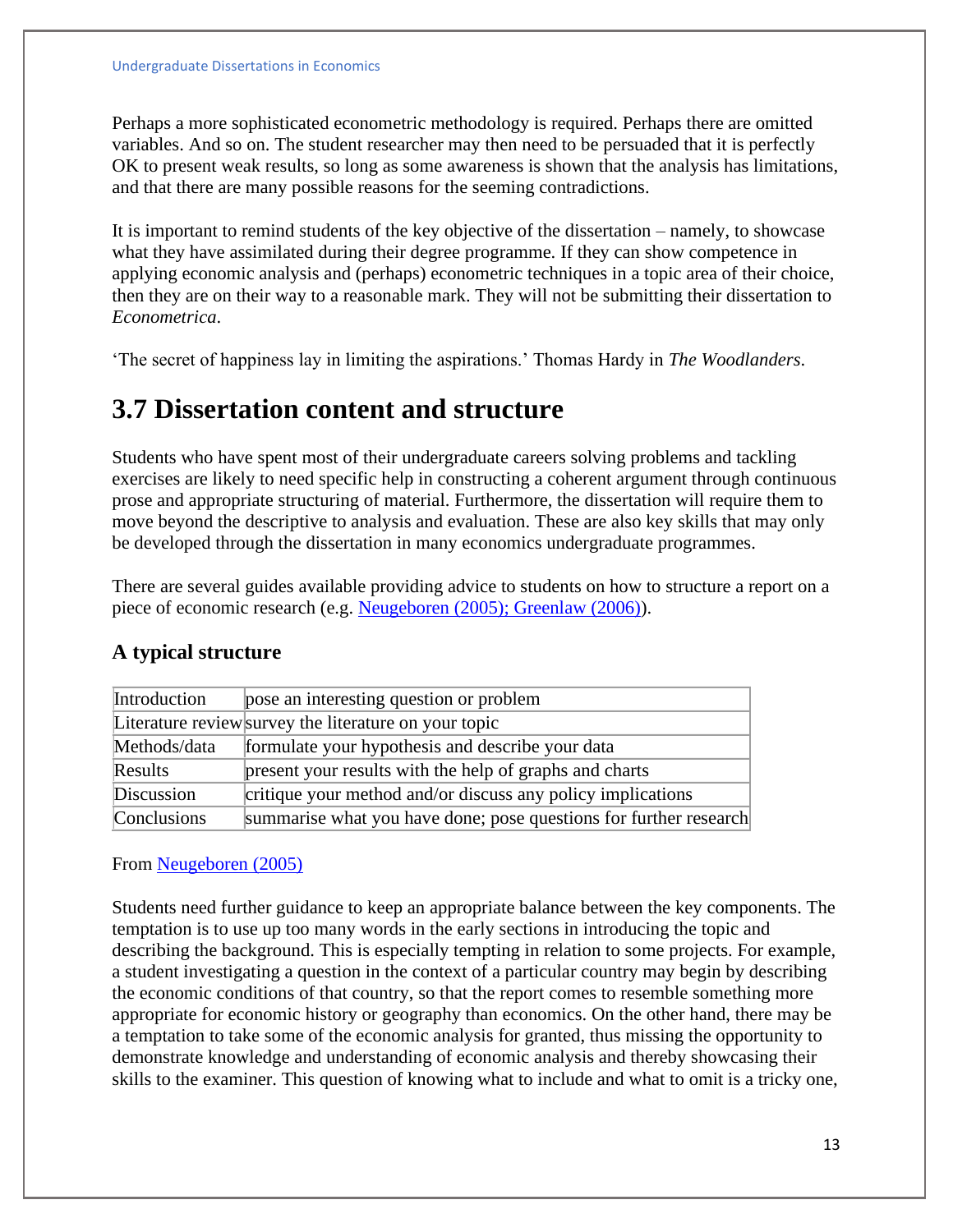and an area in which supervisors will need to be ready to offer guidance. Another challenge is for students to be evaluative and analytic, going beyond description.

At the outset, students often find it intimidating to launch themselves on writing an 8,000 or 10,000 word report. It is important to find a way of overcoming this. One way is to encourage students to draw up a chapter plan at an early stage. This could be based on the general pattern set out above, with the students being asked to draft a few sentences describing the intended content of each chapter, and a target word count. This has the advantage of breaking the overall task into a sequence of shorter pieces of work, which may be less intimidating. Making some examples of previous dissertations available for students to consult may also be helpful, as they are able to see what can be achieved, as well as getting a feel for how to structure a long report.

### **3.8 Submission**

### **Top Tip**

Make sure there is no ambiguity about the deadline for submission and the penalties for missing it.

Another danger point comes at submission time. Be clear about the conditions under which an extension might be granted and how and whether this might be authorised. In addition, be clear about the conditions in which an extension will not be granted. For example, you might want to be explicit that extensions will not be granted for frivolous reasons or because 'my computer crashed'. There are good reasons for being strict about this. One of the skills that students derive from producing a dissertation is project management. Meeting deadlines will give students the opportunity to practise time management. A student who does not understand the need to keep back-up copies of files will have a rude awakening in the world of work. Furthermore, a student granted an extension is likely to find that there are knock-on effects in terms of exam preparation.

### **3.9 Assessment**

Assessment is a crucial part of the dissertation process and entails a number of problematic issues.

It is important that students have a clear idea of what is expected of them in producing a dissertation. Unlike the problem sets and exercises that characterise much of assessment in economics, there cannot be a specific mark scheme for the dissertation. However, it is possible to provide a set of grade descriptors designed for the dissertation, showing the characteristics that markers will be looking for in allocating marks to the final product. This helps in forming student expectations and provides transparency. A sample set of descriptors is available [in](https://www.economicsnetwork.ac.uk/handbook/dissertations/appendix)  [Appendix 3.](https://www.economicsnetwork.ac.uk/handbook/dissertations/appendix) These descriptors can be tailored to local requirements. Asking markers to highlight a copy of the descriptors for each student being assessed indicating how well they hve performed on each aspect is a good way of reaching comparability of standards across markers, and providing feedback to students afterwards.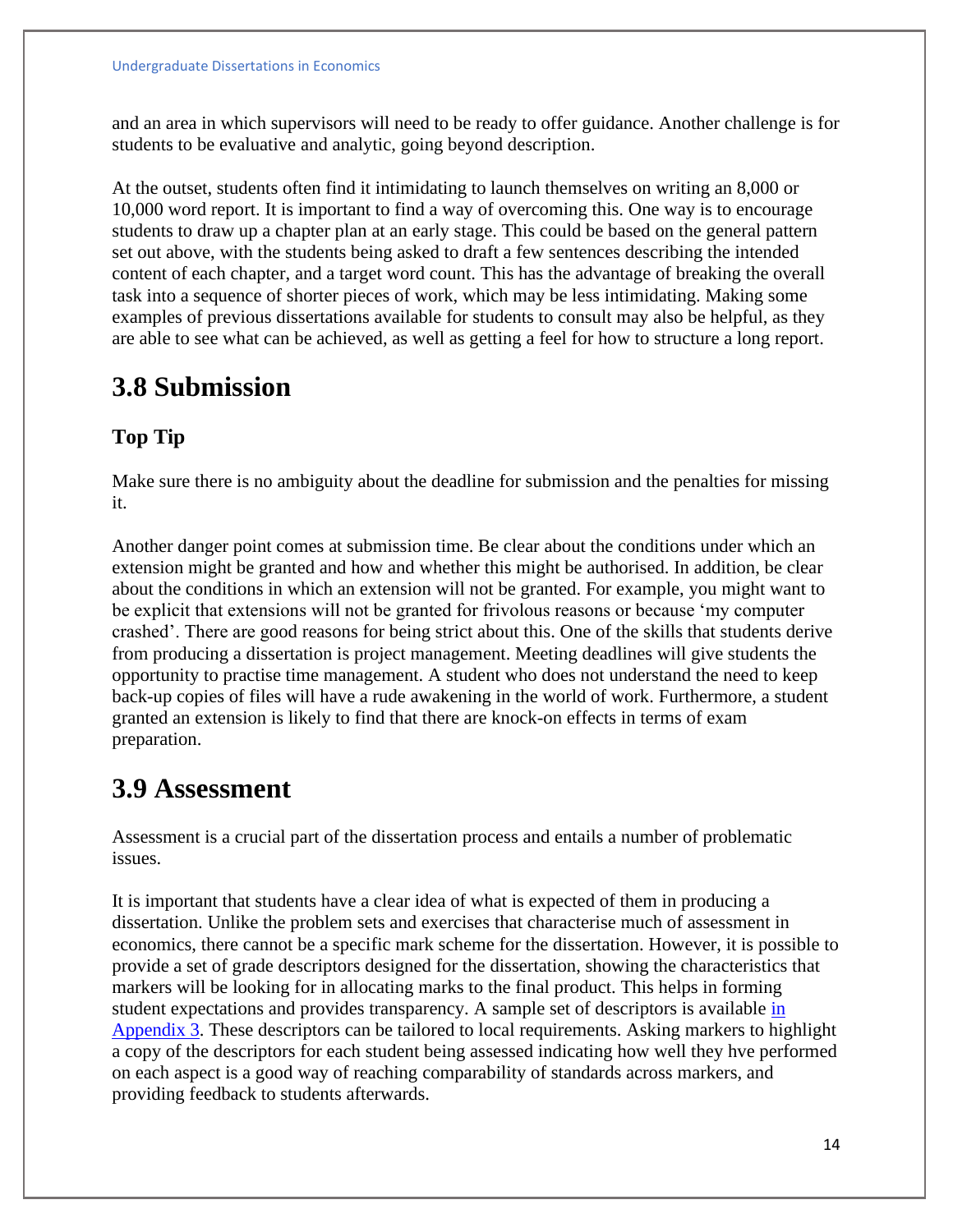There is no universal agreement that this approach is desirable. It has been argued that marking to descriptors enforces too much conformity and inhibits markers from examining with their own personal and professional judgement. However, this may be an argument for framing the descriptors in such a way that they are not overly prescriptive, but yet identify the intended outcomes on which the assessment of the dissertation should be based. When large numbers of students are involved, it may be that personal and professional judgement has to be harnessed in order to ensure equity in treatment.

Another way of trying to manage student expectations is through some element of peer- or selfassessment – not necessarily as part of the summative assessment. For example, students could be encouraged to evaluate a fellow student's research proposal or presentation. Alternatively, a self-assessment checklist could be required as part of the dissertation submission, itemising key aspects of the dissertation. A sample self-assessment form is available [through the Appendices.](https://www.economicsnetwork.ac.uk/handbook/dissertations/appendix)

Students may also gain confidence in their work if some portion of the summative assessment is derived from interim pieces of work, such as the research proposal, a presentation or library skills project. This can also incentivise students to manage their time and receive feedback on how they are progressing.

Achieving consistency in assessment is challenging, especially where the number of dissertations to be marked is large so that marking has to be spread between a relatively large number of staff members. Consistency is also difficult because of the wide range of dissertation topics that is possible. The use of descriptors can help here, as they are cast in general terms that do not vary across topics. The danger is that some markers will be more diligent than others in giving marks based on the descriptors. At department level, this could be monitored by constructing a spreadsheet to compare mean marks (and the standard deviation) for each pair of markers. This may help to reassure external examiners that marking has been carefully undertaken — as well as ensuring equality of treatment for students.

Where the economics dissertation can be taken by both single honours students and those following joint honours, it is important for markers to be aware of what is reasonable for particular students to produce. A politics and economics student should not be penalised for avoiding econometric work, nor should a single honours economics student be penalised for lacking background in political science.

### **Top Tip**

The nature of the dissertation is such that it is difficult to maintain anonymity in the marking, so this is one type of assessment where double-blind marking must be retained, rather than some form of sample moderation process.

One of the issues on which practice varies between universities is the question of whether the supervisor should or should not be one of the markers of the dissertation. Some argue that the supervisor should be excluded from the assessment process in order to ensure independence of the marking, whereas others argue that the supervisor is able to identify the extent to which the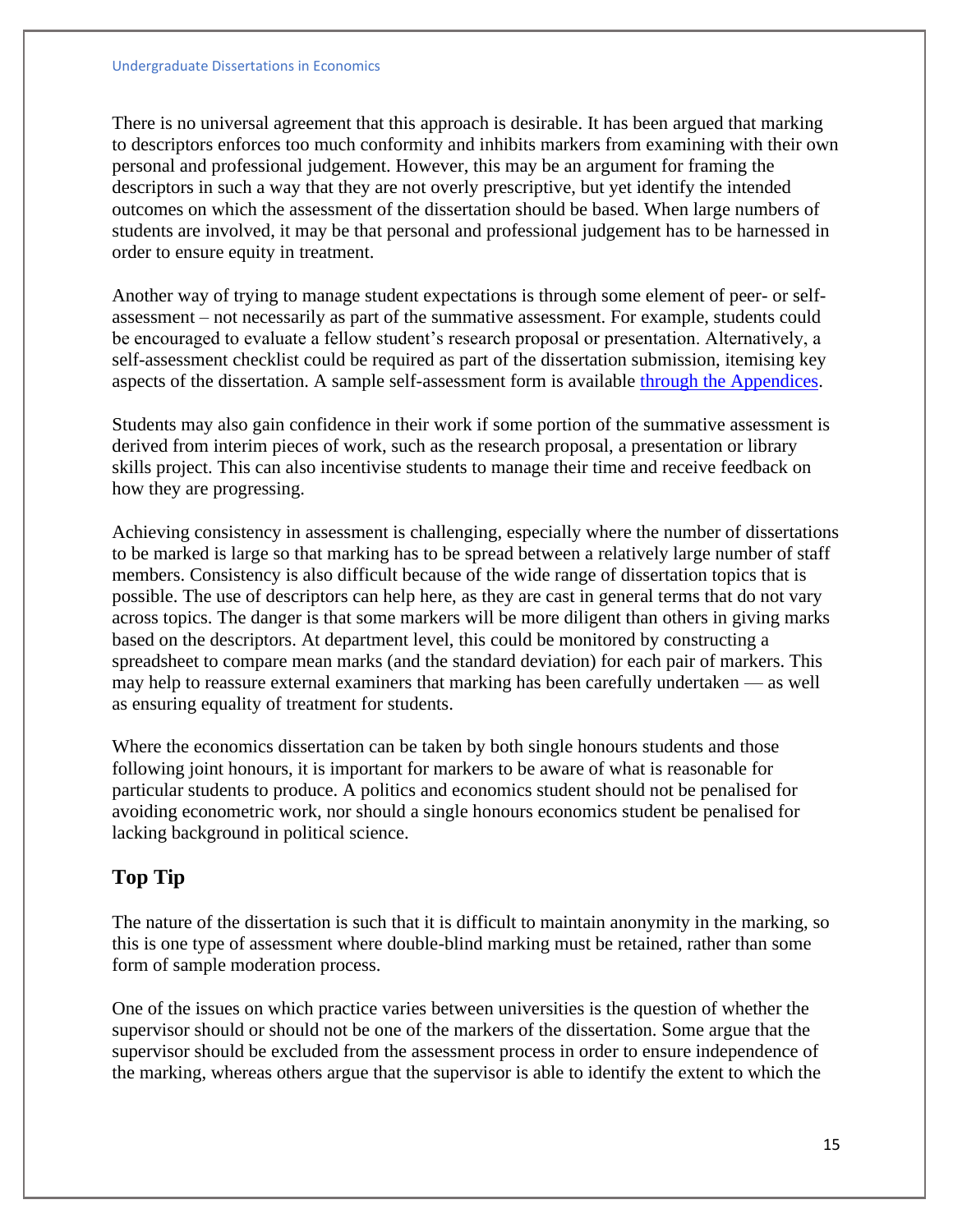student had received assistance as part of the supervisory process. Consistency may be more likely where marking is organised to mix up the pairings of first and second markers.

### **3.10 Academic integrity**

Given the ubiquity of the internet, it has become impossible to discuss undergraduate dissertations without also discussing the greater opportunities for student plagiarism. The internet provides students with access to a vast range of material, and anecdotal evidence suggests that many students arrive at university with at best a sketchy understanding of methods of scholarship and standards of academic integrity.

Inculcating a sense of what constitutes academic integrity at an early stage in the degree programme is critical. This approach – stressing that there are expected standards for student work – is to be preferred to instructing students simply to 'avoid plagiarism'. The notion of avoiding plagiarism is almost tantamount to telling students not to get caught, whereas setting expected standards is a more positive tack to take.

The importance of academic integrity is reflected in the fact that there is a whole [chapter in this](https://www.economicsnetwork.ac.uk/handbook/plagiarism)  [Handbook by Jeremy Williams](https://www.economicsnetwork.ac.uk/handbook/plagiarism) devoted to the topic. The detail of this discussion will not be repeated here, where the focus will be on academic integrity in the dissertation.

Jeremy Williams identifies three types of plagiarist. The 'lazy plagiarist' takes the work of another author and puts his or her own name to it, and may use a 'cheat' site in order to purchase a dissertation or part thereof. The 'cunning plagiarist' uses the work of another author or authors, but changes things sufficiently to avoid detection. 'Cut-and-paste' characterises this approach. The 'accidental plagiarist' does not even realise that they are plagiarising – for example, they may have taken notes on a journal article in the early stages of their research without realising that they were simply noting down the original author's words. They then construct their dissertation from those notes. In some cases, students from a Confucian tradition may believe that in reproducing the words of the experts they are paying them a compliment, and may find it culturally difficult to criticise or even amend what has been printed in a textbook. The use of anti-plagiarism software will throw up examples of all three types.

In the email survey of UK economics departments, most made use of TurnitinUK as a way of identifying whether plagiarism has taken place. The convenience of this is that a dissertation submitted via a VLE can be automatically screened for overlap with TurnitinUK's growing database. The disadvantage is that the output produced by the software requires very careful interpretation. The software produces a *Similarity Index (SI),* which quantifies the degree of overlap with material in the database. A high SI does not necessarily indicate plagiarism, but it does help to highlight which dissertation submissions are suspicious.

An important practical point to remember is that when students submit their dissertation they should not only be asked to sign a declaration stating that the work is their own, but also that they understand what is meant by academic integrity and that their dissertation will be checked by TurnitinUK.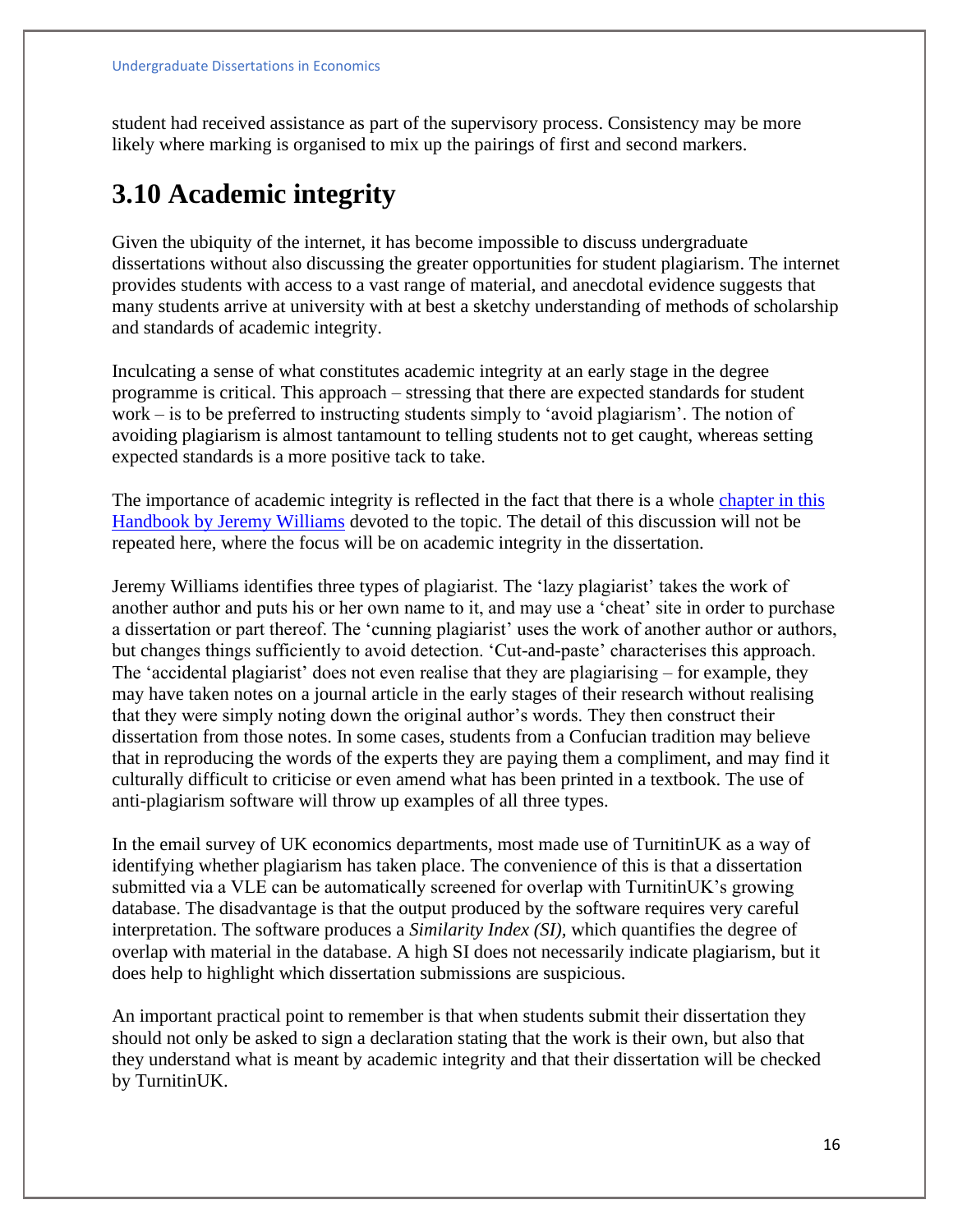#### **Sample declaration for students to sign on submission:**

I understand that by signing the declaration below, I have read and accepted the following statements:

- I have read and understood the University's Academic Integrity Statement for Students, including the information on practice to avoid given the Statement and that in the attached submission I have worked within the expectations of this Statement.
- I am aware that failure to act in accordance with the Academic Integrity Statement for Students may lead to the imposition of penalties which, for the most serious cases, may include termination of the programme.

I consent to the University copying and distributing any or all of my work in any form and using third parties (who may be based outside the EU/EEA). This may include the use of antiplagiarism software (e.g. TurnitinUK) to verify whether my work contains plagiarised material, and for quality assurance purposes.

Perhaps more valuable than its diagnostic properties is the deterrent value of TurnitinUK. The very fact that all dissertations are to be screened may encourage students to take care in their work. If this does not suffice, then a practical demonstration may be effective.

#### **Encouraging good academic practice**

Find a brief paper written by a member of staff in the department and submit it to TurnitinUK. Then hack the article about. Include some quotations (some with, some without quotation marks), paraphrase some passages, introduce some new material. Submit the revised version to TurnitinUK.

Arrange a session for all students writing a dissertation, and show them the TurnitinUK output on the amended version. Let them see what we see as examiners. Point out the key examples of bad practice that we can readily recognise.

This exercise can have a dramatic effect. In one academic year, I (as the School's Academic Integrity Officer) had to investigate 10 breaches of academic integrity in economics dissertations. Penalties were imposed in all cases. The following year, having demonstrated the examiner's eye view of the TurnitinUK output, not one single case emerged.

More difficult to detect is where students commission a third party to produced their dissertation for them – either to order, or off the peg from subscription websites. TurnitinUK may or may not identify these cases, although I have known one case where the dissertation that had been purchased was picked up because some paragraphs from it were used as an advert on the website, and were thus caught by TurnitinUK. The risks of being caught may be lower for this form of cheating – but the penalties are likely to be more severe.

An important part of the fight for academic integrity is to make sure that all supervisors are familiar with your university's procedures for dealing with breaches of academic integrity, and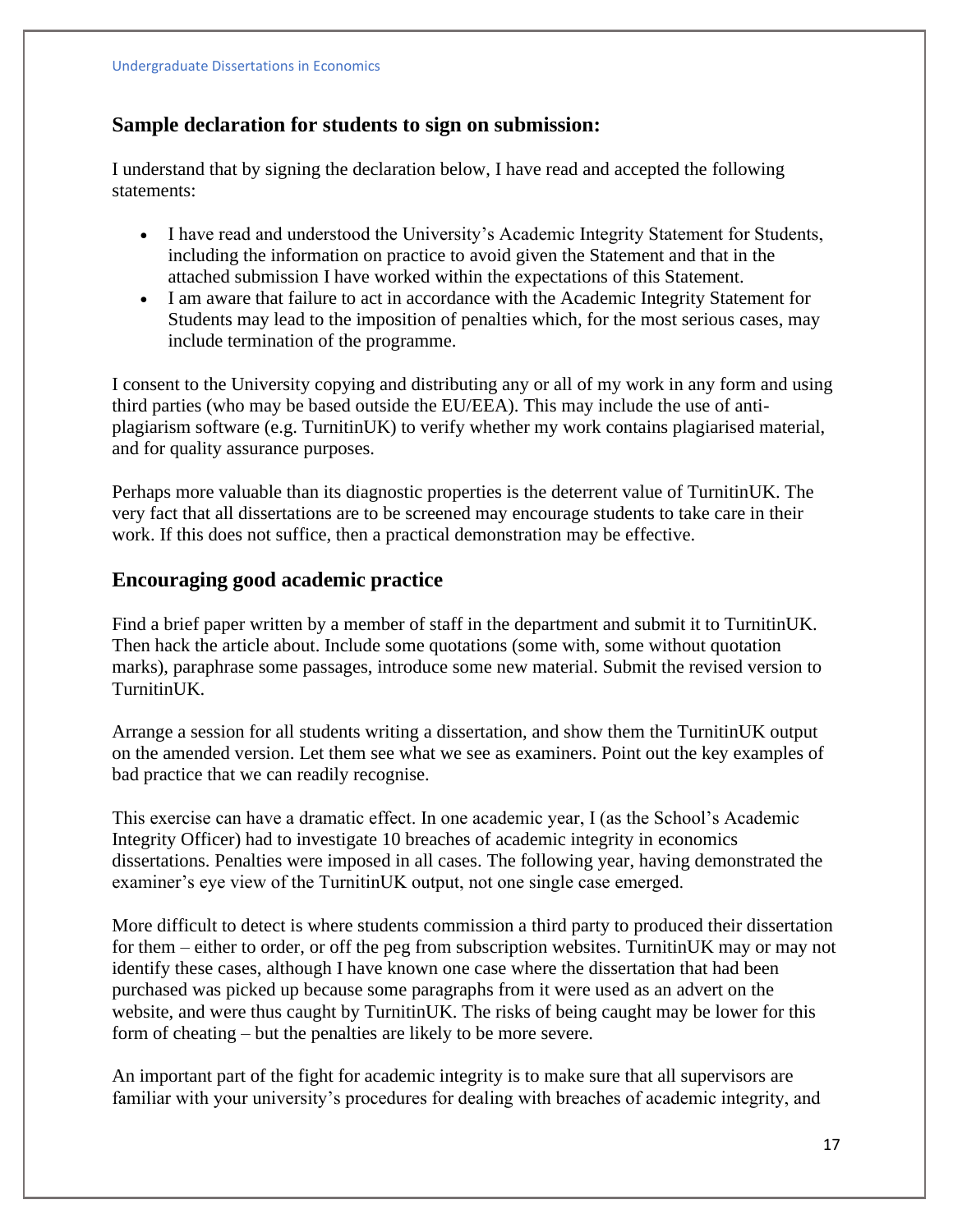with how to interpret the TurnitinUK output. This is a key part of ensuring consistency in supervision and equity of treatment across students. It is wise to make sure that the general principles of academic integrity are covered in joint sessions to all students, rather than this being left as part of the responsibility of the individual supervisor. Student handbooks also need to carry clear guidance on your institution's policies and procedures.

More discussion on academic integrity may be found in the [Handbook chapter by Jeremy](https://www.economicsnetwork.ac.uk/handbook/plagiarism)  [Williams](https://www.economicsnetwork.ac.uk/handbook/plagiarism) and [the more recent chapter by Carlos Cortinhas.](https://www.economicsnetwork.ac.uk/handbook/plagiarism_he)

### **4. An alternative to the dissertation?**

If it is accepted that all honours students should be exposed to 'current research, or equivalent advanced scholarship, in the discipline…' (QAA), then can the dissertation be avoided?

It could be argued that if we provide *research-led teaching*, then this in itself ensures that students will fit the bill in terms of exposure to research. But what do we mean by 'research-led teaching'? Does it mean that academic staff are given the opportunity to teach in their specialist research areas? Is that enough? How do we ensure that students engage with this process? If we cannot be sure about the answer to these questions, then is the dissertation the only solution?

To some extent, a research-led approach can be embedded within the normal curriculum. Modules can be designed in such a way as to enhance the students' ability to develop critical and evaluative thinking skills and thereby support and promote independent learning. This approach can be reinforced by a research-led approach to assessment and may be most straightforward in econometric or other quantitative methods modules, where students can be required to find, analyse and interpret their own data. A similar approach can be adopted for other modules. A development economics module can require students to prepare a report on a particular country; students could be required to evaluate a recent report from the CMA. Such exercises can encourage and engender a sense of discovery and engage students in a reflective and self-critical process. There is much more discussion or undergraduate research in economics in [KimMarie](https://www.economicsnetwork.ac.uk/handbook/ugresearch)  [Goldrick's chapter in this Handbook.](https://www.economicsnetwork.ac.uk/handbook/ugresearch)

An alternative approach would be to run a seminar or tutorial-based module, in which students are required to provide critical evaluation of recent research, probably through the vehicle of appropriate journal articles. This sort of exercise can also provide students with the opportunity to develop their presentation skills, and could be part of a module that also includes sessions on aspects of research in economics. Such presentations could be given in a quasi-conference setting, if the number of students permits.

# **5. Summary**

A well-organised dissertation can be the most rewarding part of the student experience. However, this may require careful thought and planning if it is not to turn into a nightmare. Here are some key points to remember as the dissertation life-cycle unfolds: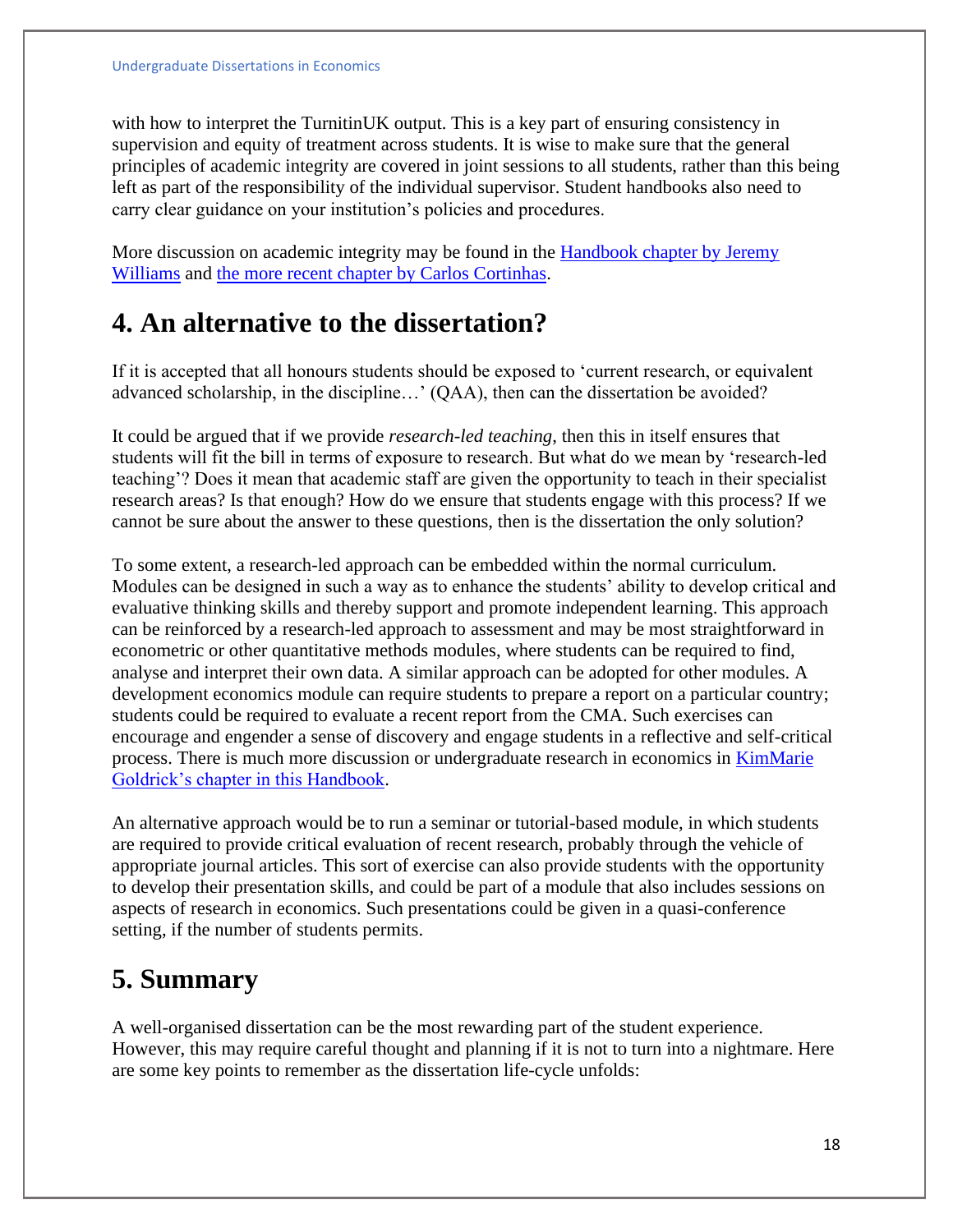- Think about how research training will be provided
- Ensure that students are guided towards a feasible topic
- Be aware of the legislative context
- Give early rules on word length
- Manage student and supervisor expectations of the supervisory process
- Look for a coherent way of allocating students to supervisors
- Set intermediate targets to prevent students leaving too much to the last minute
- Be aware of data issues
- Provide guidance in terms of how to structure a dissertation
- Offer clear guidelines for the assessment process, so that students know what is expected of them
- Be unambiguous in setting deadlines and the rules for extensions
- Explain academic integrity and monitor adherence

Students can benefit greatly from undertaking a dissertation. The process can capture their interest and give them confidence to engage in independent work. The finished product can be used to sell their abilities to potential employers, by showcasing their skills. Supervisors can add to the experience by making sure that students are aware of these benefits. Furthermore, students often enjoy their dissertation work.

### **References**

Greenlaw, S. A. (2006) *Doing Economics: A guide to carrying out economic research.* Boston: Houghton Miffin. ISBN [9780618379835](http://www.worldcat.org/title/doing-economics-a-guide-to-understanding-and-carrying-out-economic-research/oclc/61455240)

Neugeboren, R. (2005) *The Student's Guide to Writing Economics.* London: Routledge. ISBN [9780415701235](http://www.worldcat.org/title/students-guide-to-writing-economics/oclc/57354148)

["Doing a dissertation"](http://studyingeconomics.ac.uk/dissertation/) in the ['Studying economics'](http://www.studyingeconomics.ac.uk/) section of the Economics Network website.

If you Google 'dissertations in economics' you will find many websites that claim to provide help and guidance. Some of these will be helpful to students e.g. [the guide by Paul Dudenhefer;](http://writing.ku.edu/sites/writing.drupal.ku.edu/files/docs/Guide_Writing_Economics.pdf) other links take you to guides provided by various Universities for their students. However, care is needed here, as students may also find offers from tutors prepared to write their dissertations at a price...

Other chapters in the *Handbook for Economics Lecturers* augment this guide. In particular:

KimMarie McGoldrick, *[Undergraduate Research in Economics](https://www.economicsnetwork.ac.uk/handbook/ugresearch)*

Jeremy B. Williams, *[Plagiarism: Deterrence, Detection and Prevention](https://www.economicsnetwork.ac.uk/handbook/plagiarism)*

# **Appendices**

1. [The undergraduate dissertation in UG economics in the UK: A brief survey](https://www.economicsnetwork.ac.uk/handbook/dissertations/ed1_dissertation_qr_report.rtf)